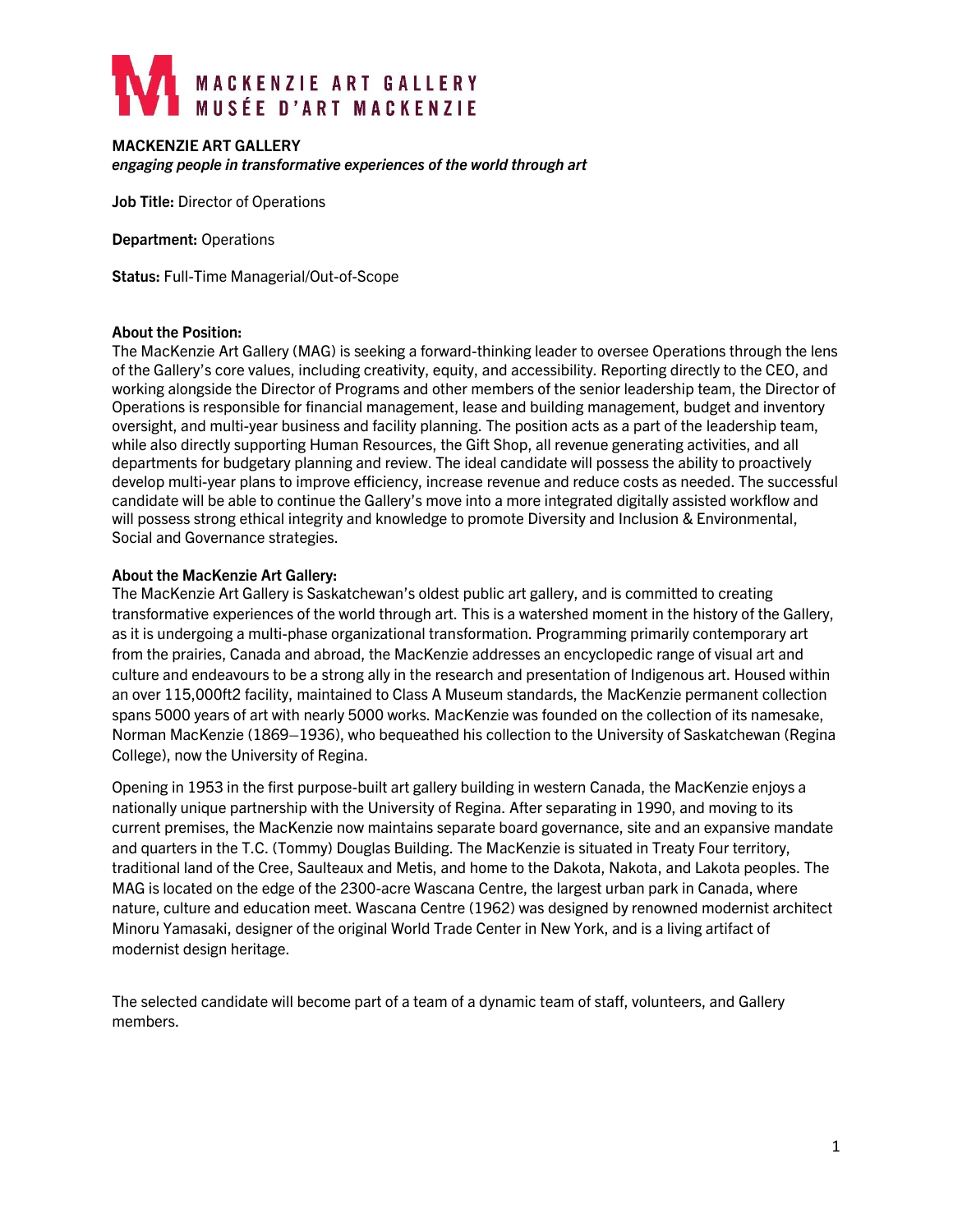# MACKENZIE ART GALLERY<br>I MUSÉE D'ART MACKENZIE

## **Nature of Work:**

- 1. **Operations and Finance:** Responsible for the operational activities of the Gallery including financial management, strategic analyses, business planning, self-generated revenues, financial and statistical aspects of grant management, facility management and the maintenance and protection of the Gallery's assets. Research, analyze and report trends and benchmarks with other organizations regarding financial and operational practices. Oversee current and future facilities planning. Responsible for the business planning and profitability of the Gallery Shop. Develop and manage the annual and multi-year budget based on the Gallery's strategic plan with guidance from the CEO.
- 2. **Legal and Accounting:** Work with management team and any third parties to ensure proper accounting procedures are in place and adhered to. Act as main contact for third-party Accounting providers and oversee accounting strategy including recommendations on accounting relationships and providers. Responsible for collection, remittance and reporting of statutory obligations and coordination with auditors. Responsible for oversight of policy and contract development with an eye towards compliance with relevant laws, regulations, and best practices. Alongside CEO, will be the primary contact for legal representatives, ensuring gallery meets all obligations including tax and legislation compliance.
- 3. **Information Technology and Human Resources:** Assist Executive Director & CEO and HR & Equity Manager in the negotiation and interpretation of the Collective Bargaining Agreement (CBA). Supervise and manage HR & Equity Manager. Strong knowledge of relevant technological and operational policies. Responsible for information technology systems and information management systems including overseeing relevant third-party IT service providers.
- 4. **Accessibility and Equity:** Ability to promote equity and inclusion as core concepts in all actions and decisions affecting people, programs and procedures.

See attached [job description](https://mackenzie.art/site-content/uploads/2022/05/jd_director_of_operations_2022-05-13.pdf) for further details.

**Qualifications - Education:** Post-secondary degree in a related field, knowledge of generally accepted accounting principles (GAAP)

**Qualifications - Experience:** A minimum of five (5) years' experience in relevant management experience, preferably in the arts or non-profit sector. Experience in budget and financial planning for a non-profit organization, experience in project management with demonstrated competence in contract negotiation and management.

**Skills:** High project management competency; ability to act with integrity, professionalism and confidentiality; excellent interpersonal, negotiation and conflict resolution skills; continuous learner with ability to work and research independently; proven ability to establish and maintain effective working